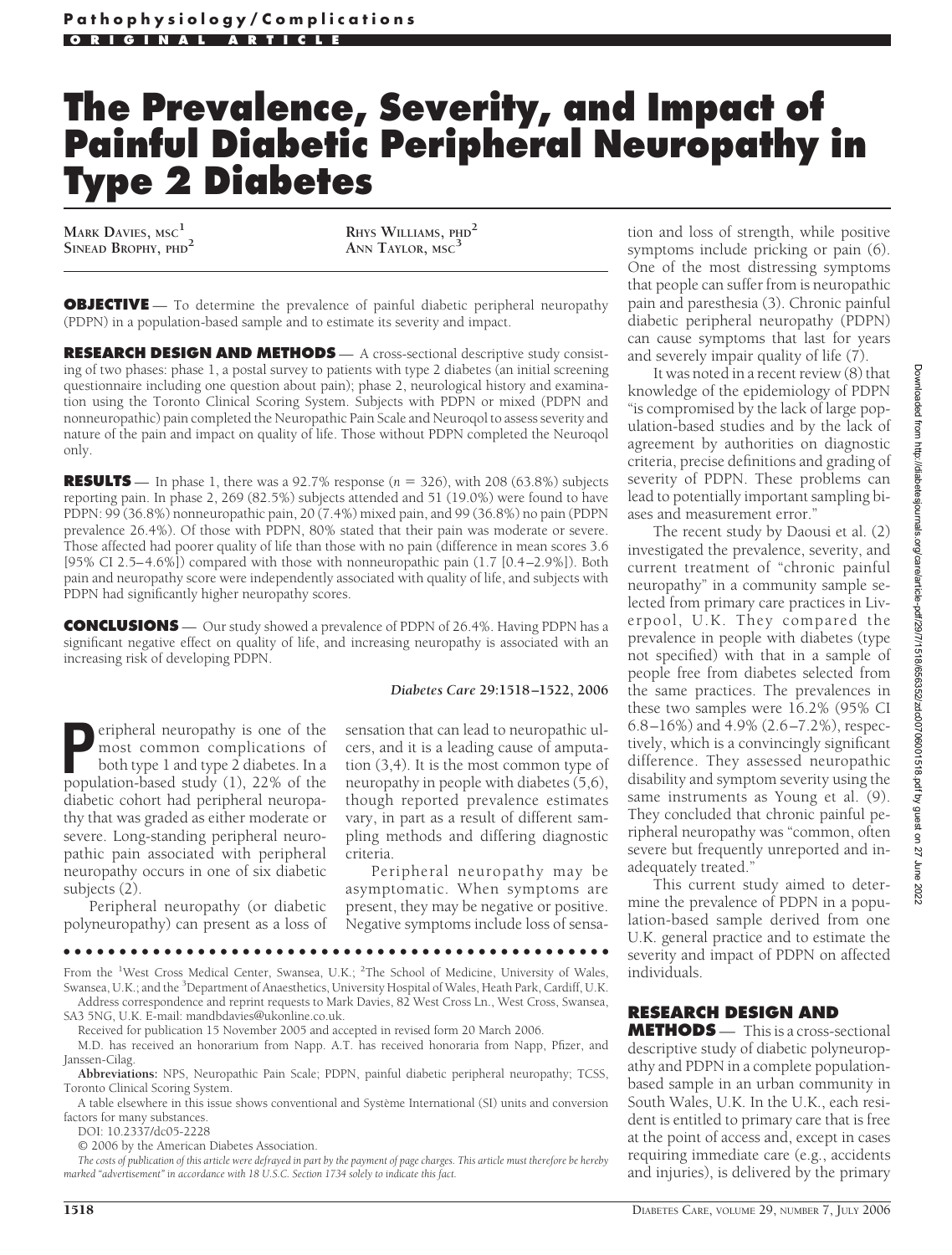care team. The primary care physician acts as the "gate keeper" for referral to specialist care. Every person registered with the U.K. National Health Service (>90% of the population) has one, and only one, primary care practice to which they look for first-line care for conditions such as diabetes. The number of people registered with any one practice is known as its "list size."

All people registered with the practice in which this research took place (total list size  $8,531$ ), aged  $>$  18 years and known to have type 2 diabetes, were potentially eligible for inclusion in the study. The source for identification of subjects was the computerized diabetes register, which is well established and has been operational for over 10 years. The total number of people with diabetes (both type 1 and 2) included on the register (as of 1 March 2004) was 385 (a prevalence of diabetes of 4.5%). Excluding those with type 1  $(n = 28)$  gives a prevalence of type 2 diabetes of 4.2%. Most of these potential subjects (>95%) were Caucasian.

## Power calculation

The existing literature suggests a likely prevalence of PDPN of up to 25 or 30%. The likely response of the total sample of people with type 2 diabetes was estimated to be  $\sim$ 80%. At this range of prevalence and level of response, the precision of a prevalence based on  $\sim$  300 responders (at 95% CI) is within  $\pm$ 5% (absolute), which is a level of precision judged to be adequate (10). The study was confined to people with type 2 diabetes, since the number of those with type 1 in the population (28 people) was judged inadequate to provide an acceptably precise estimate of the prevalence of neuropathy.

# Phase 1: postal survey

All eligible subjects were sent an information sheet and screening questionnaire. The latter included the question, "Do you have a burning, aching or tenderness in your legs or feet?" This was taken from the Diabetic Neuropathy Symptom Score (11). Subjects were also asked the year of diagnosis of diabetes (this method was thought to be more accurate than data derived from the primary care records).

## Phase 2: clinical examination and further assessment

Those responding to phase 1 of the study were enrolled in the second phase, in which a clinical neurological history and examination were carried out by one ob-

| Population break down                  | $n(\%)$    |
|----------------------------------------|------------|
| Practice population ("list size")      |            |
| Total                                  | 8,531      |
| Diabetes register                      |            |
| Total                                  | 385        |
| Known to have type 1 diabetes          | 28         |
| Known to have type 2 diabetes          | 354        |
| Found not to have diabetes             | 3          |
| Deceased                               | 1          |
| Study sample (phase 1)                 |            |
| Potentially eligible                   | 353        |
| Nonresponders (25) and those unable to | 27         |
| respond (2)                            |            |
| Responders                             | 326 (92.7) |
| Reported pain                          | 208 (63.8) |
| Did not report pain                    | 118 (36.2) |
| Study sample (phase 2)                 |            |
| Eligible                               | 326        |
| Attended for assessment                | 269(82.5)  |
| Neuropathic pain                       | 51 (19.0)  |
| Nonneuropathic pain                    | 99 (36.8)  |
| Mixed pain                             | 20(7.4)    |
| No pain                                | 99 (36.8)  |

**Table 1—***Basic details of study participants, prevalence of pain, and prevalence of PDPN*

server (M.D.) who assessed the presence and severity of PDPN. Peripheral neuropathy was assessed using the validated Toronto Clinical Scoring System (TCSS) (12,13). The TCSS produces a score derived from a clinical assessment of six symptoms, five sensory tests, and lowerlimb reflexes, giving a maximal score of 19. The degree of neuropathy was based on the TCSS score and used in a previous study (13); a score  $\leq$ 5 was recorded as showing no neuropathy, 6–8 mild, 9–11 moderate, and  $>$ 11 equated to severe neuropathy.

The clinical examination allowed the subjects to be categorized into those with PDPN, with nonneuropathic pain, mixed pain (elements of both neuropathic and nonneuropathic pain), and those with no pain. The diagnosis of PDPN was made if the pain was bilateral, below the knees, often worse at night, not related to exertion, and not caused by other conditions known to be present such as arthritis, sciatica, and peripheral vascular disease. Those with PDPN or mixed pain completed the Neuropathic Pain Scale (NPS) (14) and the recently developed Neuroqol (15). Those with nonneuropathic pain or no pain completed the Neuroqol only. The NPS is a validated 10-item questionnaire used to quantify different pain qualities using a 0- to 10-point scale. The Neuroqol is a validated 35-item score assessing quality of life for a person with neuropathy. Following personal communication with the primary author of the Neuroqol, the quality-of-life score was calculated using all 35 items combined into separate domains. The means of the different domains were used to give a single Qol score. Those with PDPN or mixed pain were asked to make an assessment of the severity of their pain by responding to the question, "Over the last week, when your pain has been present, would you rate this as mild, moderate or severe?"

To compare continuous data, *t* tests and ANOVA were used, and Spearman's rank correlation and  $\chi^2$  tests were used to compare categorical data. SPSS version 12.0 was used in all analysis.

**RESULTS** — Table 1 gives the basic details of study participants, the prevalence of pain in those who responded to phase 1, and the prevalence of PDPN in those who attended for phase 2. The characteristics of responders are as follows: phase 1: age  $67.1 \pm 11.5$  years, time from diagnosis  $8.04 \pm 6.9$  years, male sex 55.8%; phase 2: age 66.7  $\pm$  10.9 years, time from diagnosis  $8.03 \pm 6.8$  years, male sex 58.1%.

Of the responders to phase  $1(n =$ 326), 208 (63.8%) reported pain and, of those assessed in phase  $2 (n = 269)$ , 51 (19.0%) were found to have PDPN, 99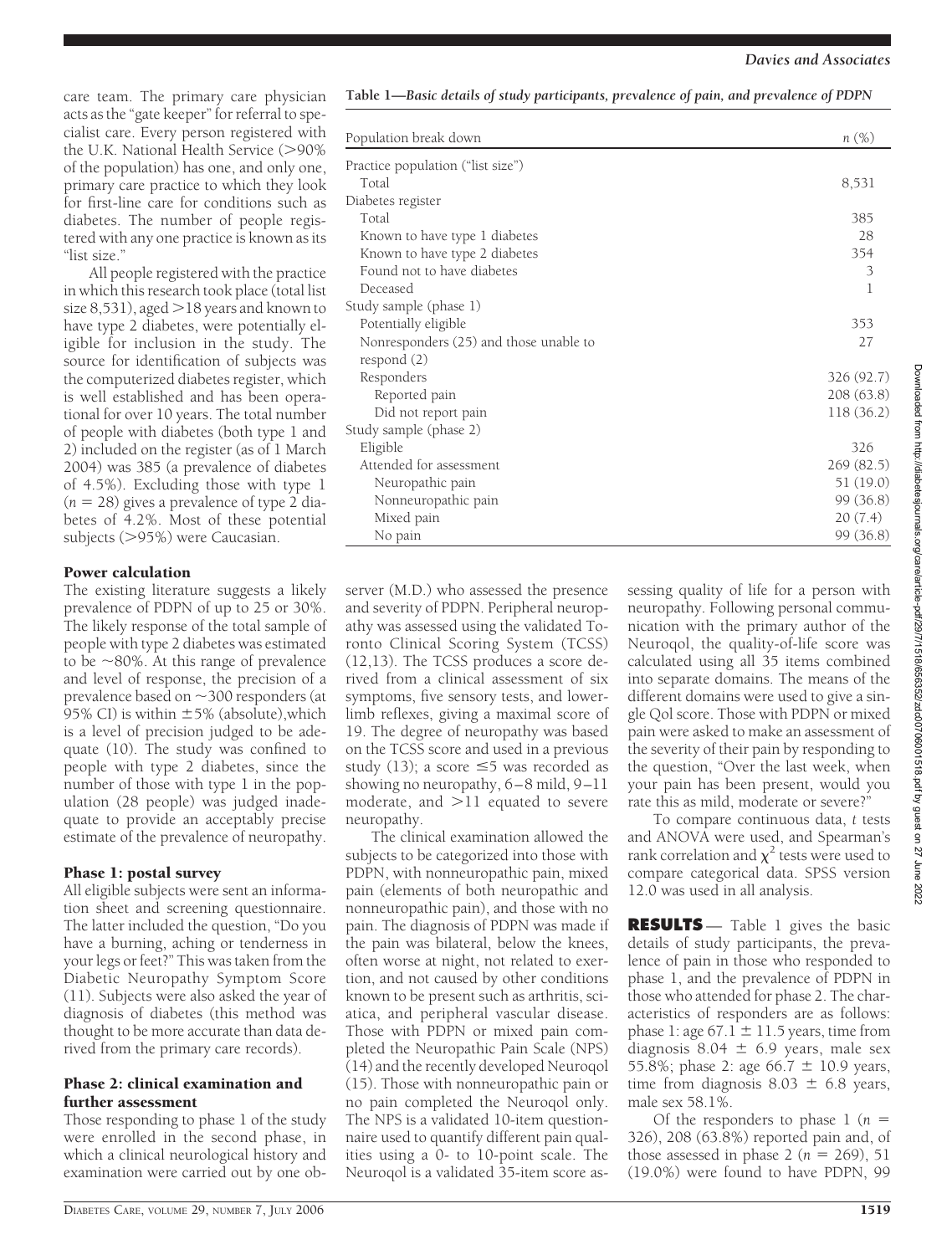## *PDPN in type 2 diabetes*

| Degree of neuropathy assessed<br>by the TCSS | $n(\%)$   | $n$ (%) with PDPN or<br>mixed pain | A1C $(\%)$ (means $\pm$ SD) | Duration of diabetes (years)<br>$(means \pm SD)$ |
|----------------------------------------------|-----------|------------------------------------|-----------------------------|--------------------------------------------------|
| No neuropathy $(0-5)$                        | 107(39.8) | 8(7.4)                             | $6.89 \pm 1.3$              | $6.09 \pm 5.6$                                   |
| Mild neuropathy $(6-8)$                      | 98(36.4)  | 20(20.1)                           | $7.26 \pm 1.3$              | $8.79 \pm 6.5$                                   |
| Moderate neuropathy (9-11)                   | 37(13.8)  | 24(64.9)                           | $7.49 \pm 1.3$              | $9.08 \pm 8.5$                                   |
| Severe neuropathy $(12+)$                    | 28(10.0)  | 19(67.9)                           | $8.13 \pm 1.9$              | $11.60 \pm 8.4$                                  |
| Total                                        | 269(100)  | 71(26.4)                           | $7.26 \pm 1.43$             | $8.03 \pm 6.9$                                   |

(36.8%) had nonneuropathic pain, 20 (7.4%) had mixed (PDPN and nonneuropathic) pain, and the remaining 99 (36.8%) had no pain. This gives an overall prevalence of PDPN of  $26.4\%$  ([51 + 20]/ 269) in those who attended for assessment.

Table 2 shows the relationship between the presence of neuropathy and PDPN. The odds ratio (OR) for having PDPN or mixed pain (i.e., neuropathy compared with no neuropathy) was 7.9 (95% CI 3.5–17.2), the OR for having pain for those with mild neuropathy compared with no neuropathy was 3.4 (1.4– 8.0), and OR for having pain for those with mild neuropathy compared with moderate/severe neuropathy was 15.6 (6.8–35.5). Ordinal regression analysis showed that degree of neuropathy is associated with degree of blood glucose control (as assessed by  $HbA_{1c}$ <sup>[A1C]</sup>) and duration of diabetes. The OR for A1C was 1.28 (95% CI 1.08 – 1.52;  $P = 0.004$ ), and the OR for disease duration was 1.06  $(1.02-1.1; P = 0.019).$ 

Fifty-eight subjects did not take part in phase 2 because 25 were inappropriate for assessment (e.g., terminal or psychiatric illness), 12 declined, 7 were no longer registered with the practice, 8 had died, and 6 were unable to be contacted. For those with nonneuropathic pain  $(n = 99)$ , the main causes of pain recorded were arthritis (39), intermittent claudication (17), cramps (17), and sciatica (12).

Quality-of-life (Neuroquol) scores for those assessed in phase 2 were  $5.4 \pm 4.6$ for PDPN  $(n = 51)$ , 7.8  $\pm$  5.6 for mixed pain  $(n = 20)$ ,  $3.7 \pm 3.3$  for nonneuropathic pain ( $n = 99$ ), and  $1.8 \pm 2.0$  for no pain  $(n = 99)$ . Those with PDPN had significantly poorer quality of life compared with those with no pain (difference in mean scores 3.6 [95% CI 2.5–4.6]) compared with those with nonneuropathic pain (1.7 [0.4–2.9]). The difference between those with PDPN and those with mixed pain was not statistically significant  $(-2.4 [-5.1 - 0.25])$ .

Table 3 shows the results (NPS) from the PDPN group in relation to their initial assessment as to the severity of the pain (mild, moderate, or severe). In general, PDPN is rated as unpleasant and sharp (the categories with the highest mean scores). The severe and moderate groups rated the pain as a deep pain, and the mild group reported it as surface pain. The latter group reported a single type of pain that was felt occasionally, whereas the severe and moderate group report a constant background pain with occasional breakthrough flare-up pain. Participants' self assessment of the severity of their pain correlates well with their assessment of average pain intensity level  $(R = 0.678)$ ,  $P = 0.001$ .

Using univariate ANOVA, both pain (NPS score)  $(P < 0.0001)$  and neuropathy score (TCSS score)  $(P < 0.0001)$  were independently associated with quality of life  $(r^2 = 0.34)$ ; 34% of the variation seen in quality-of-life score could be attributed to the neuropathy and pain scores. Subjects with PDPN had significantly higher neuropathy scores (TCSS  $9.3 \pm 3.4$ ) than those without PDPN  $(5.3 \pm 3.09)$ , a difference of 3.9 (95% CI 3.0–4.8). There was a statistically significant difference  $(P < 0.0001)$  between those with mild neuropathy and those with moderate or severe neuropathy.

**CONCLUSIONS** — The strengths of the study are *1*) that it is population based, *2*) that it achieved high levels of participation, and *3*) that it combined an

| Table 3-NPS scores in subjects with PDPN by self-assessed severity of pain |  |  |  |
|----------------------------------------------------------------------------|--|--|--|
|                                                                            |  |  |  |

| Patients with neuropathic pain                                            | Mild      | Moderate  | Severe   | Total $\pm$ SD |
|---------------------------------------------------------------------------|-----------|-----------|----------|----------------|
| $\boldsymbol{n}$                                                          | 10 (20%)  | 24 (47%)  | 17 (33%) | 51             |
| Average pain over last week                                               | 3.3       | 5.1       | 7.8      | $5.6 \pm 2.5$  |
| How sharp is the pain                                                     | 4.1       | 5.0       | 8.2      | $5.9 \pm 3.2$  |
| How hot is the pain                                                       | 1.2       | 4.9       | 6.6      | $4.8 \pm 3.4$  |
| How dull is the pain                                                      | 3.2       | 5.0       | 5.4      | $4.8 \pm 3.1$  |
| How cold is the pain                                                      | 2         | 1.5       | 2.8      | $2.0 \pm 3.3$  |
| How sensitive is your skin                                                | 3.1       | 3.8       | 3.9      | $3.7 \pm 3.4$  |
| How itchy is the pain                                                     | 2.5       | 1.8       | 3.8      | $2.6 \pm 3.3$  |
| How unpleasant is the pain                                                | 3.9       | 5.3       | 8.9      | $6.2 \pm 2.7$  |
| Intensity of deep pain                                                    | 2         | 5.0       | 7.3      | $5.2 \pm 3.2$  |
| Intensity of surface pain                                                 | 3.3       | 3.2       | 4.7      | $3.7 \pm 3.1$  |
| Single type of pain sometimes                                             | 7(70%)    | 10 (426%) | 6(35%)   | $24 \pm 47\%$  |
| Single type of pain all the time                                          | $1(10\%)$ | 1(4%)     | 3(18%)   | $5 \pm 10\%$   |
| Background pain all the time with breakthrough<br>flare-up pain sometimes | 2(20%)    | 14 (58%)  | 8(47%)   | $24 \pm 47\%$  |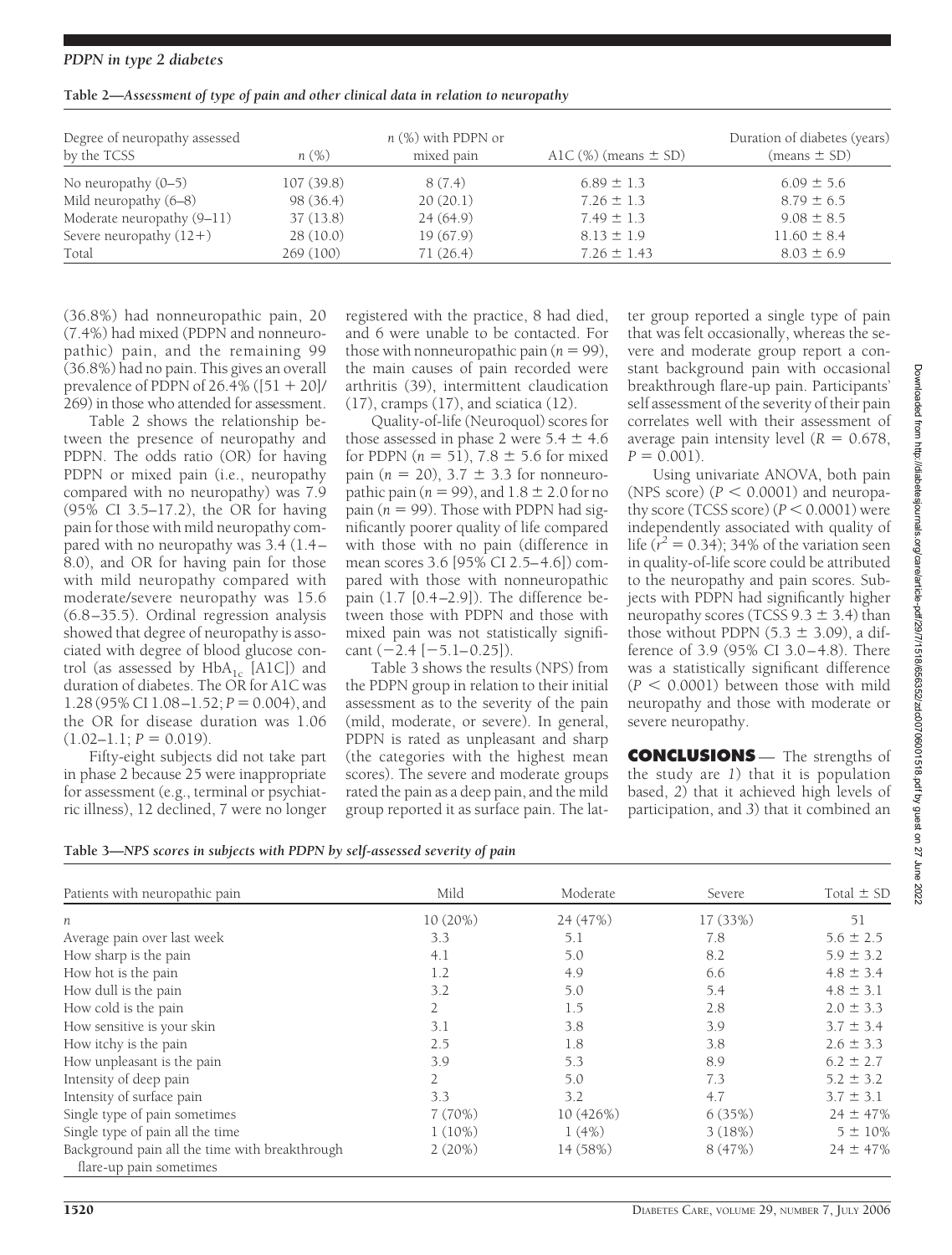initial, questionnaire-based phase with a subsequent in-depth clinical investigation together with validated tools assessing the severity and nature of the pain and its effects on quality of life.

On the other hand, these results are from a geographically circumscribed population in South Wales and not from a nationally representative sample. However, there is no reason to believe that this population is substantially different, in relation to PDPN, from what would be seen on a wider geographical basis except for the issue of ethnic origin of the subjects. This population is almost exclusively Caucasian.

# **Prevalence**

Many previous studies of PDPN have reported a wide range of prevalence estimates from 3% (16) to 32% (17). Many of these are now quite dated, and diabetes care, diagnostic criteria, and the underlying prevalence of diabetes have changed considerably since they were published. Differing prevalence estimates may also be partly explained by differing research design, including differences in sampling and diagnostic criteria for PDPN.

One of the few primary care and, therefore, population-based studies was undertaken in Finland (18). They recruited 144 patients, aged 45–64 years, with newly diagnosed type 2 diabetes and gathered information about pain symptoms at baseline and, for 65% of the cohort, at 10 years after diagnosis. At baseline, 6% had neuropathic pain. At 10 years, 20% of the survivors were affected. In the present study, the average duration of diabetes was  $\sim$ 8 years and the total prevalence 26.4%.

The estimate most closely comparable with that of the present study is that of Daousi et al. (2); however, they studied chronic PDPN (i.e., present for at least 1 year). Their prevalence estimate of 16.2% (95% CI 6.8–16) is based on people with diabetes sampled from general practices in Liverpool, U.K. This compares with 26.4% for the current study. The Liverpool study was a mixed sample of both type 1 and type 2 diabetic subjects, and they recruited 64% of those eligible. The lower prevalence in Liverpool may be the result of chance or the fact that painful neuropathy had to be present for the previous year in order for it to be classified as chronic painful neuropathy. Including those with type 1 diabetes may also have reduced overall prevalence. The diagnosis was reliant on finding a degree of neuropathy, which may have excluded some with PDPN. In the current study, eight of our subjects were found to have PDPN even though, according to their TCSS, they had no detectable neuropathy.

## **Severity**

The study by Daousi et al. (2) evaluated pain severity in those with PDPN present for  $>$ 1 year using a visual analog scale to report maximum pain in the previous  $24$  h. The mean score was  $3.5$  (SD 1.5– 6.7). The equivalent score, in the current study, is item one of the NPS (the pain intensity score, which reports the average pain over the previous week when pain was present). This value was higher at 5.6. Current pain was also collected in this study and was lower than the average pain intensity score. This probably reflects the fact that most subjects were examined during office hours; the pain of PDPN is characteristically worse at night.

In this study, 20% of those with neuropathic pain (excluding those with mixed pain) described their pain as mild. This grading of pain symptoms correlates well with the pain-intensity scoring. This is in contrast with many other medical conditions that tend to have greater prevalence in those with mild illness compared with more severe categories. This may reflect the nature of neuropathic pain.

In the study by Galer et al. (19), which recorded the pain description of those with PDPN, the subjects had specifically indicated an interest in treatment for the condition. The authors suggested that the cohort used in their study represented a subgroup of the more severely affected PDPN patients. However, the average scores of the NPS showed remarkable similarity with the results from this study, which included all subjects with neuropathic pain. This suggests that the results from Galer et al. were more representative of all subjects with PDPN than previously thought. Another explanation could be that there are cultural differences in pain perception between North Americans and those from the U.K. (20), even though both groups were primarily Caucasian (>90%).

# Quality of life

Previous studies have suggested that PDPN has a negative impact on quality of life. Benbow et al. (7) showed that the occurrence of PDPN has an adverse effect on quality of life when compared with a diabetic control group. Galer et al. (19)

revealed statistically significant correlations between a measure of health status and pain intensity.

This study confirms a statistically significant negative effect of PDPN on quality of life when compared with those without pain. It also shows a significant negative effect of PDPN on quality of life when compared with those with nonneuropathic pain, which has not been shown previously.

This study has revealed that PDPN is significantly more likely to occur with increasing neuropathy. By measuring quality of life in this group, a negative effect of diabetic peripheral neuropathy on quality of life could be mediated by pain, other manifestations of peripheral neuropathy, or a combination of both. It could also be explained by those with increased neuropathy having more comorbidities. However, this study shows that both pain and neuropathy have a statistically significant negative effect on quality of life and that these two variables act independently. Pain and neuropathy accounted for one-third of the variation in quality of life.

## Relationship between degree of clinical neuropathy and PDPN

Veves et al.  $(2\bar{1})$  suggested that increasingly severe neuropathy is associated with an increased risk of developing PDPN, though their cohort was selective and hospital based and the numbers were small. The study by Sorensen et al. (16), which showed a low prevalence of neuropathy, found that PDPN was far more likely to occur in those with clinically manifested neuropathy than in those without neuropathy. The current study showed that there was a statistically significant difference  $(P < 0.0001)$  between those with mild neuropathy who have a lower prevalence of PDPN compared with those with moderate or severe neuropathy. Increasing neuropathy is associated with an increased risk of developing PDPN. Deteriorating levels of glycemic control and an increased duration of diabetes are also associated with increasing likelihood of peripheral neuropathy. These comorbidities are so closely interlinked that it is not possible for a cross-sectional study such as this one to disentangle the cause-and-effect relationships.

Eight subjects in this study had PDPN without evidence of neuropathy. These subjects would have been excluded in some previous studies, therefore reducing